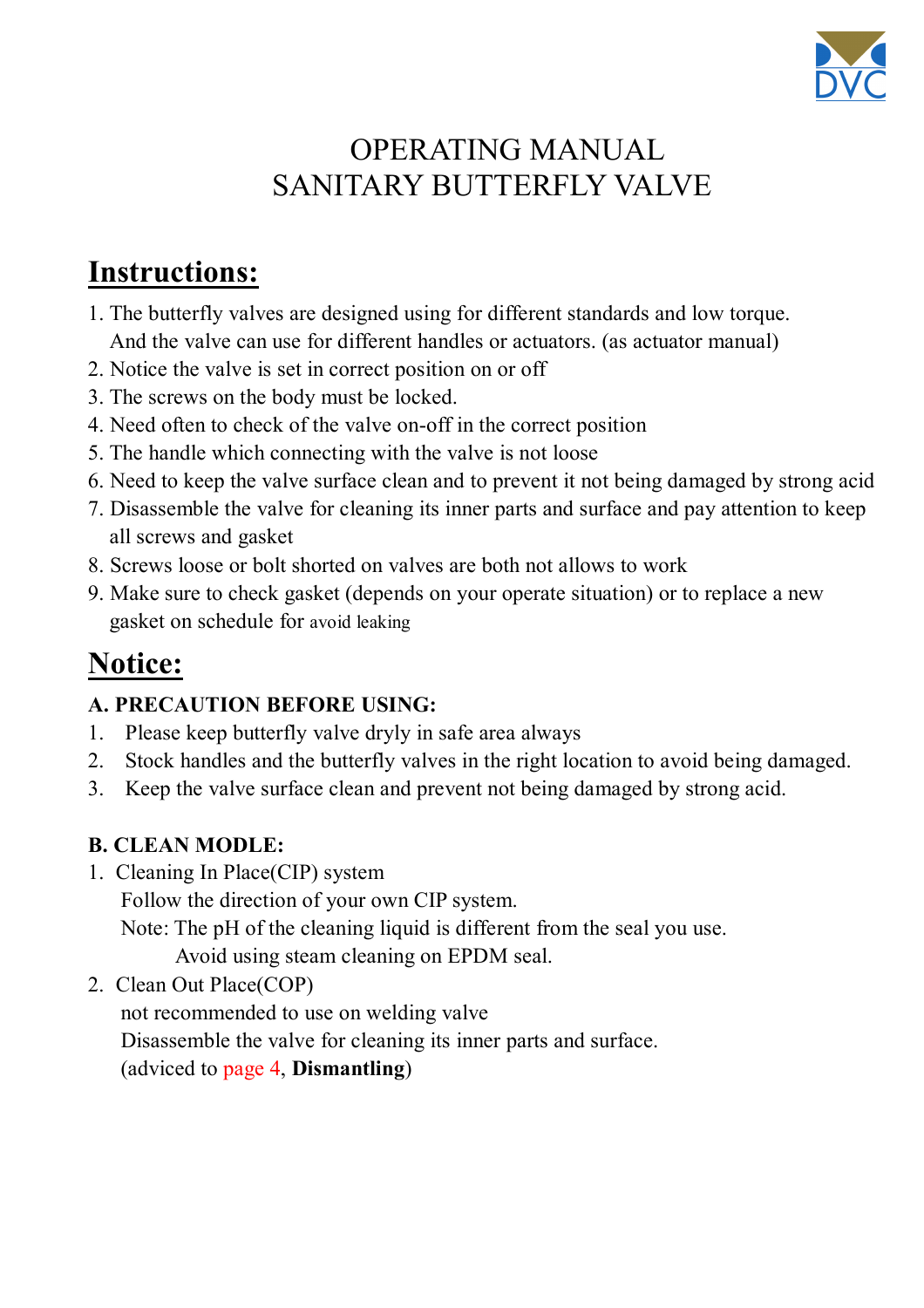

# **Instructions:**

- 1. The butterfly valves are designed using for different standards and low torque. And the valve can use for different handles or actuators. (as actuator manual)
- 2. Notice the valve is set in correct position on or off
- 3. The screws on the body must be locked.
- 4. Need often to check of the valve on-off in the correct position
- 5. The handle which connecting with the valve is not loose
- 6. Need to keep the valve surface clean and to prevent it not being damaged by strong acid
- 7. Disassemble the valve for cleaning its inner parts and surface and pay attention to keep all screws and gasket
- 8. Screws loose or bolt shorted on valves are both not allows to work
- 9. Make sure to check gasket (depends on your operate situation) or to replace a new gasket on schedule for avoid leaking

# **Notice:**

# **A. PRECAUTION BEFORE USING:**

- 1. Please keep butterfly valve dryly in safe area always
- 2. Stock handles and the butterfly valves in the right location to avoid being damaged.
- 3. Keep the valve surface clean and prevent not being damaged by strong acid.

# **B. CLEAN MODLE:**

1. Cleaning In Place(CIP) system

Follow the direction of your own CIP system.

Note: The pH of the cleaning liquid is different from the seal you use. Avoid using steam cleaning on EPDM seal.

2. Clean Out Place(COP)

not recommended to use on welding valve

Disassemble the valve for cleaning its inner parts and surface.

(adviced to page 4, **Dismantling**)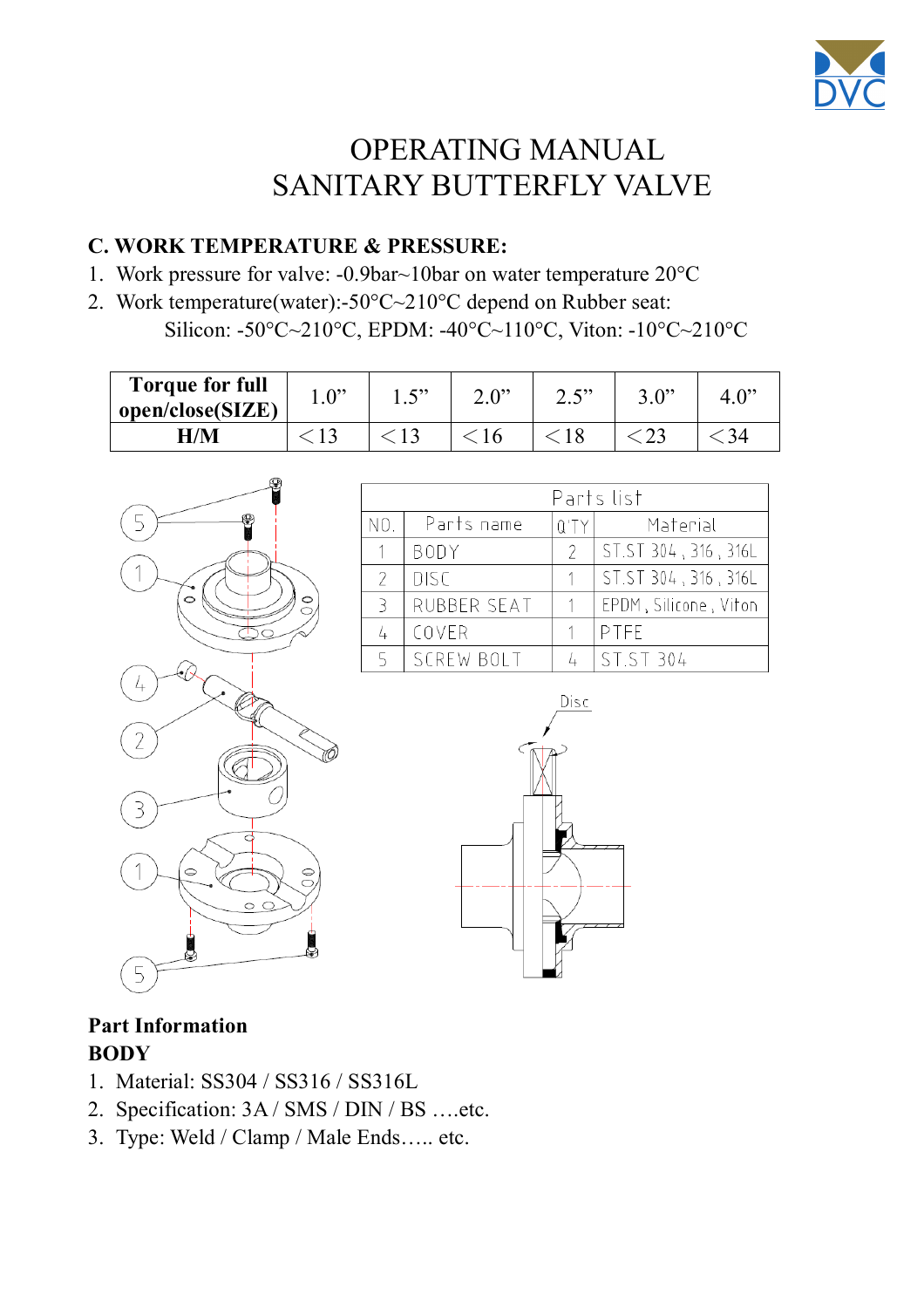

### **C. WORK TEMPERATURE & PRESSURE:**

- 1. Work pressure for valve: -0.9bar~10bar on water temperature 20°C
- 2. Work temperature(water):-50°C~210°C depend on Rubber seat: Silicon: -50°C~210°C, EPDM: -40°C~110°C, Viton: -10°C~210°C

| <b>Torque for full</b><br>open/close(SIZE) | $\mathbf{D}$ | د د س<br>. | $\mathbf{A}$ | יים ר<br>∠.J | 2N |  |
|--------------------------------------------|--------------|------------|--------------|--------------|----|--|
| $\mathbf{H}/\mathbf{M}$                    |              |            |              |              |    |  |







### **Part Information BODY**

- 1. Material: SS304 / SS316 / SS316L
- 2. Specification: 3A / SMS / DIN / BS ….etc.
- 3. Type: Weld / Clamp / Male Ends….. etc.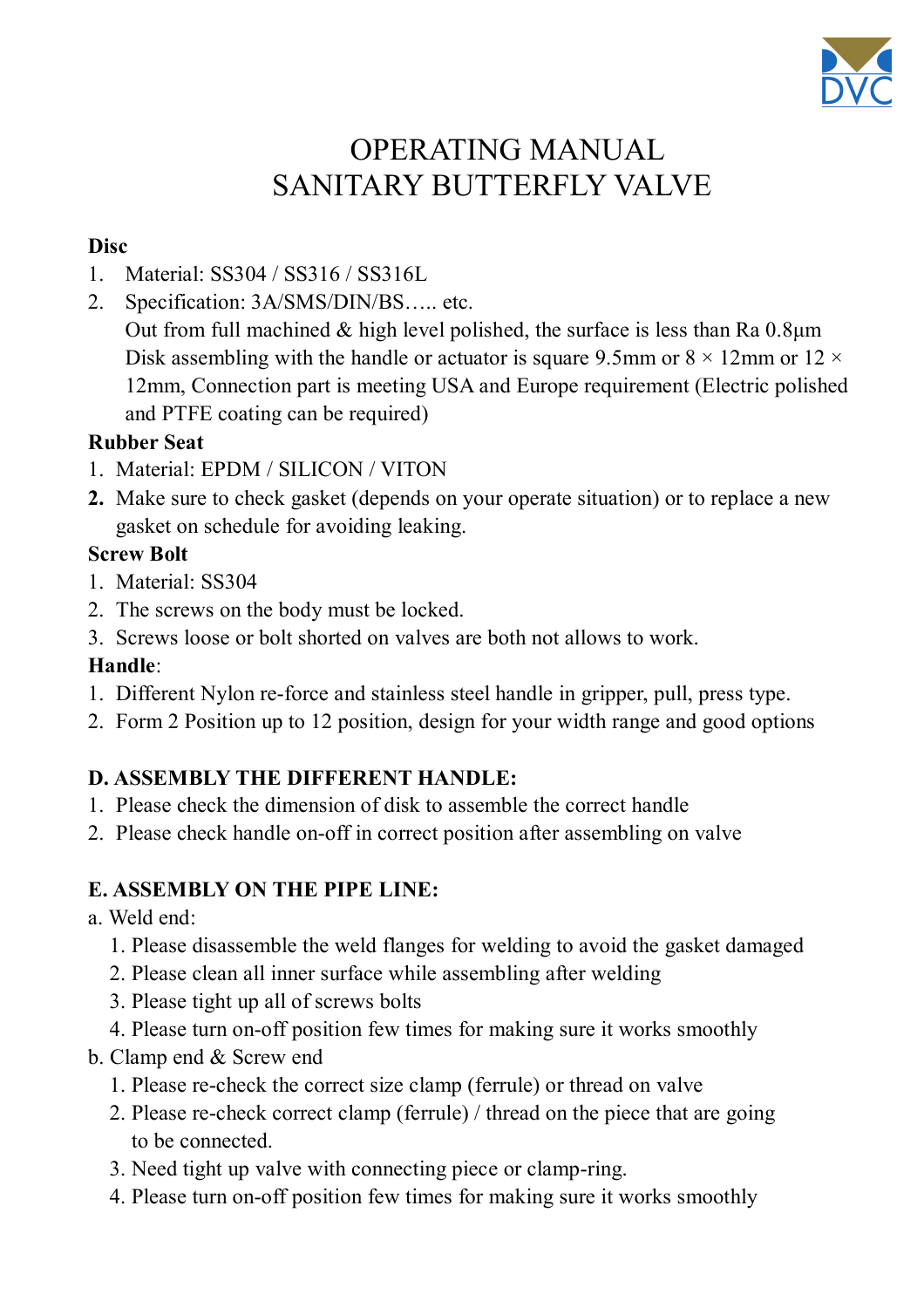

### **Disc**

- 1. Material: SS304 / SS316 / SS316L
- 2. Specification: 3A/SMS/DIN/BS….. etc. Out from full machined  $&$  high level polished, the surface is less than Ra 0.8 $\mu$ m Disk assembling with the handle or actuator is square 9.5mm or  $8 \times 12$ mm or  $12 \times$ 12mm, Connection part is meeting USA and Europe requirement (Electric polished and PTFE coating can be required)

### **Rubber Seat**

- 1. Material: EPDM / SILICON / VITON
- **2.** Make sure to check gasket (depends on your operate situation) or to replace a new gasket on schedule for avoiding leaking.

## **Screw Bolt**

- 1. Material: SS304
- 2. The screws on the body must be locked.
- 3. Screws loose or bolt shorted on valves are both not allows to work.

# **Handle**:

- 1. Different Nylon re-force and stainless steel handle in gripper, pull, press type.
- 2. Form 2 Position up to 12 position, design for your width range and good options

# **D. ASSEMBLY THE DIFFERENT HANDLE:**

- 1. Please check the dimension of disk to assemble the correct handle
- 2. Please check handle on-off in correct position after assembling on valve

# **E. ASSEMBLY ON THE PIPE LINE:**

- a. Weld end:
	- 1. Please disassemble the weld flanges for welding to avoid the gasket damaged
	- 2. Please clean all inner surface while assembling after welding
	- 3. Please tight up all of screws bolts
	- 4. Please turn on-off position few times for making sure it works smoothly
- b. Clamp end & Screw end
	- 1. Please re-check the correct size clamp (ferrule) or thread on valve
	- 2. Please re-check correct clamp (ferrule) / thread on the piece that are going to be connected.
	- 3. Need tight up valve with connecting piece or clamp-ring.
	- 4. Please turn on-off position few times for making sure it works smoothly